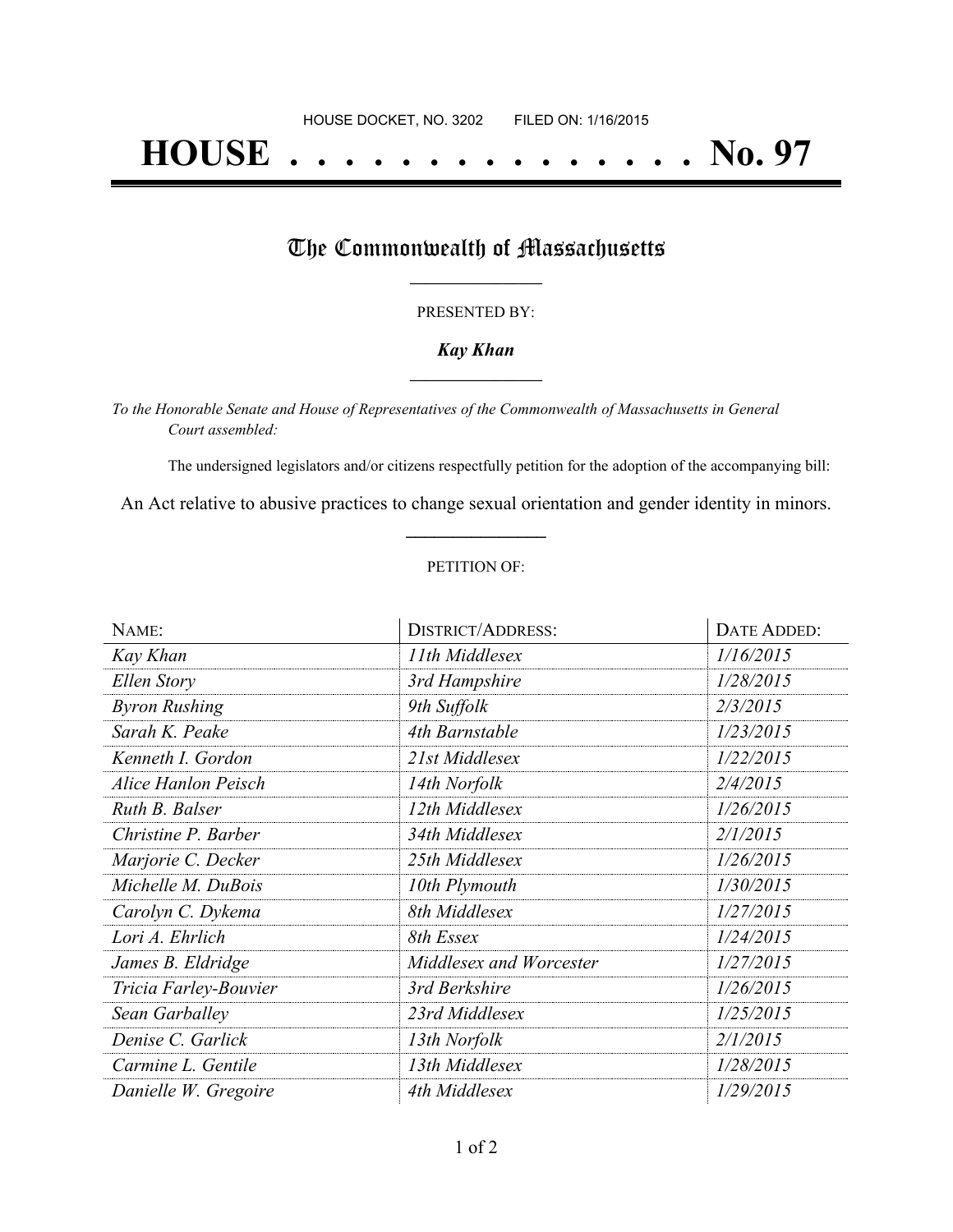| Jonathan Hecht            | 29th Middlesex                     | 1/26/2015 |
|---------------------------|------------------------------------|-----------|
| Paul R. Heroux            | 2nd Bristol                        | 2/1/2015  |
| Patricia D. Jehlen        | Second Middlesex                   | 1/29/2015 |
| Mary S. Keefe             | 15th Worcester                     | 1/26/2015 |
| Eric P. Lesser            | <b>First Hampden and Hampshire</b> | 1/29/2015 |
| Jason M. Lewis            | <b>Fifth Middlesex</b>             | 1/27/2015 |
| Jay D. Livingstone        | 8th Suffolk                        | 1/26/2015 |
| Timothy R. Madden         | Barnstable, Dukes and Nantucket    | 1/26/2015 |
| Elizabeth A. Malia        | 11th Suffolk                       | 1/30/2015 |
| Brian R. Mannal           | 2nd Barnstable                     | 2/4/2015  |
| <b>Aaron Michlewitz</b>   | 3rd Suffolk                        | 1/29/2015 |
| William Smitty Pignatelli | 4th Berkshire                      | 2/4/2015  |
| Denise Provost            | 27th Middlesex                     | 1/29/2015 |
| David M. Rogers           | 24th Middlesex                     | 1/26/2015 |
| Tom Sannicandro           | 7th Middlesex                      | 1/30/2015 |
| John W. Scibak            | 2nd Hampshire                      | 1/29/2015 |
| Steven Ultrino            | 33rd Middlesex                     | 1/30/2015 |
| Chris Walsh               | 6th Middlesex                      | 1/28/2015 |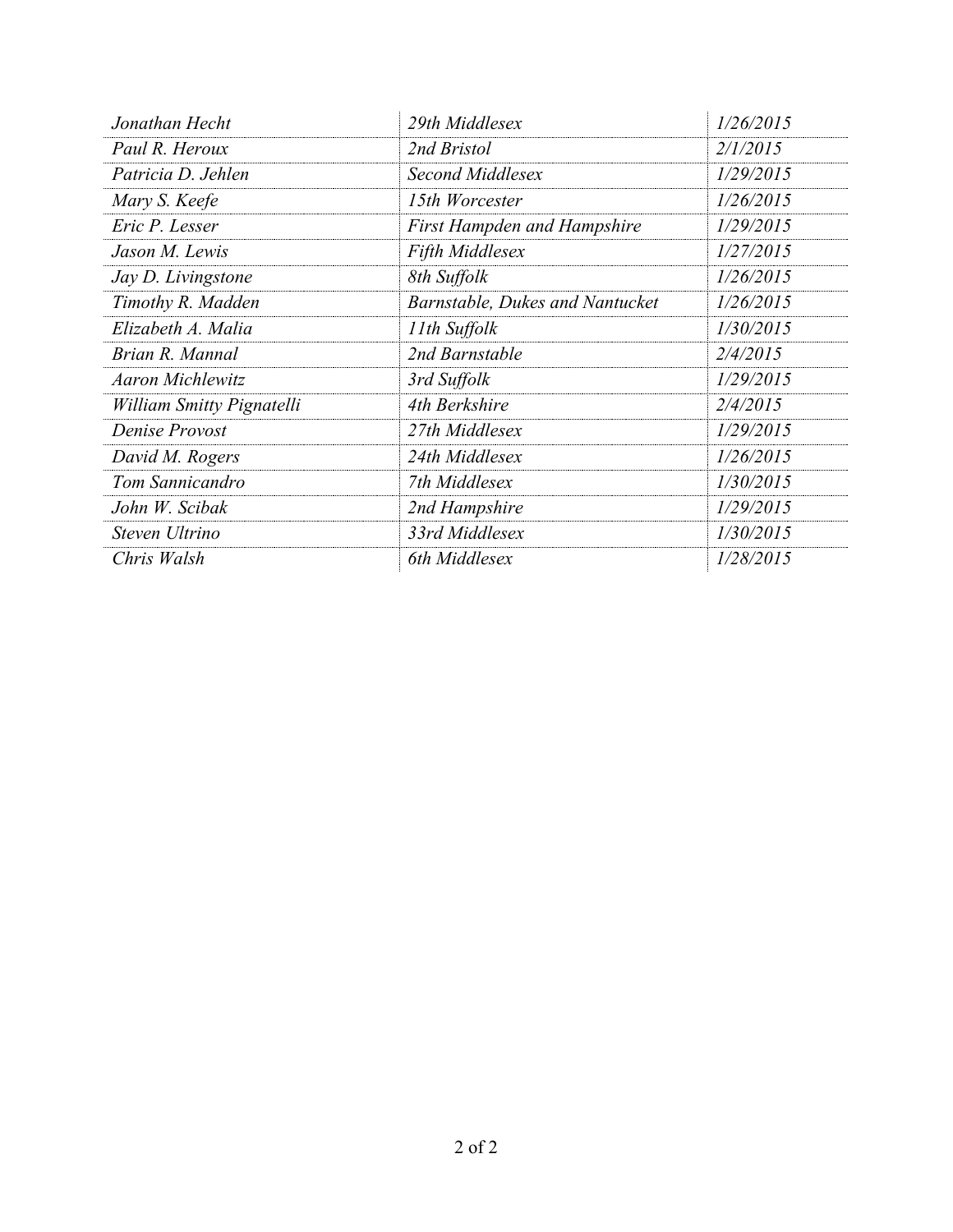#### HOUSE DOCKET, NO. 3202 FILED ON: 1/16/2015

## **HOUSE . . . . . . . . . . . . . . . No. 97**

By Ms. Khan of Newton, a petition (accompanied by bill, House, No. 97) of Kay Khan and others relative to the protection of the mental and physical health of minors from sexual orientation and/or gender identity change efforts. Children, Families and Persons with Disabilities.

#### [SIMILAR MATTER FILED IN PREVIOUS SESSION SEE HOUSE, NO. *3907* OF 2013-2014.]

### The Commonwealth of Massachusetts

**In the One Hundred and Eighty-Ninth General Court (2015-2016) \_\_\_\_\_\_\_\_\_\_\_\_\_\_\_**

**\_\_\_\_\_\_\_\_\_\_\_\_\_\_\_**

An Act relative to abusive practices to change sexual orientation and gender identity in minors.

Be it enacted by the Senate and House of Representatives in General Court assembled, and by the authority *of the same, as follows:*

- 1 SECTION 1. Chapter 112 of the General Laws, as appearing in the 2012 Official
- 2 addition, is hereby amended by adding following new section:-
- 3 Section 264. (a) Definitions.
- 4 For the purposes of this section, "licensed professional" means any licensed medical,
- 5 mental health, or human service professional licensed under Chapter 112, including any
- 6 psychologist, psychiatrist, social worker, psychiatric nurse, allied mental health and human
- 7 services professional, licensed marriage and family therapist, licensed rehabilitation counselor,
- 8 licensed mental health counselor, licensed educational psychologist, or any of their respective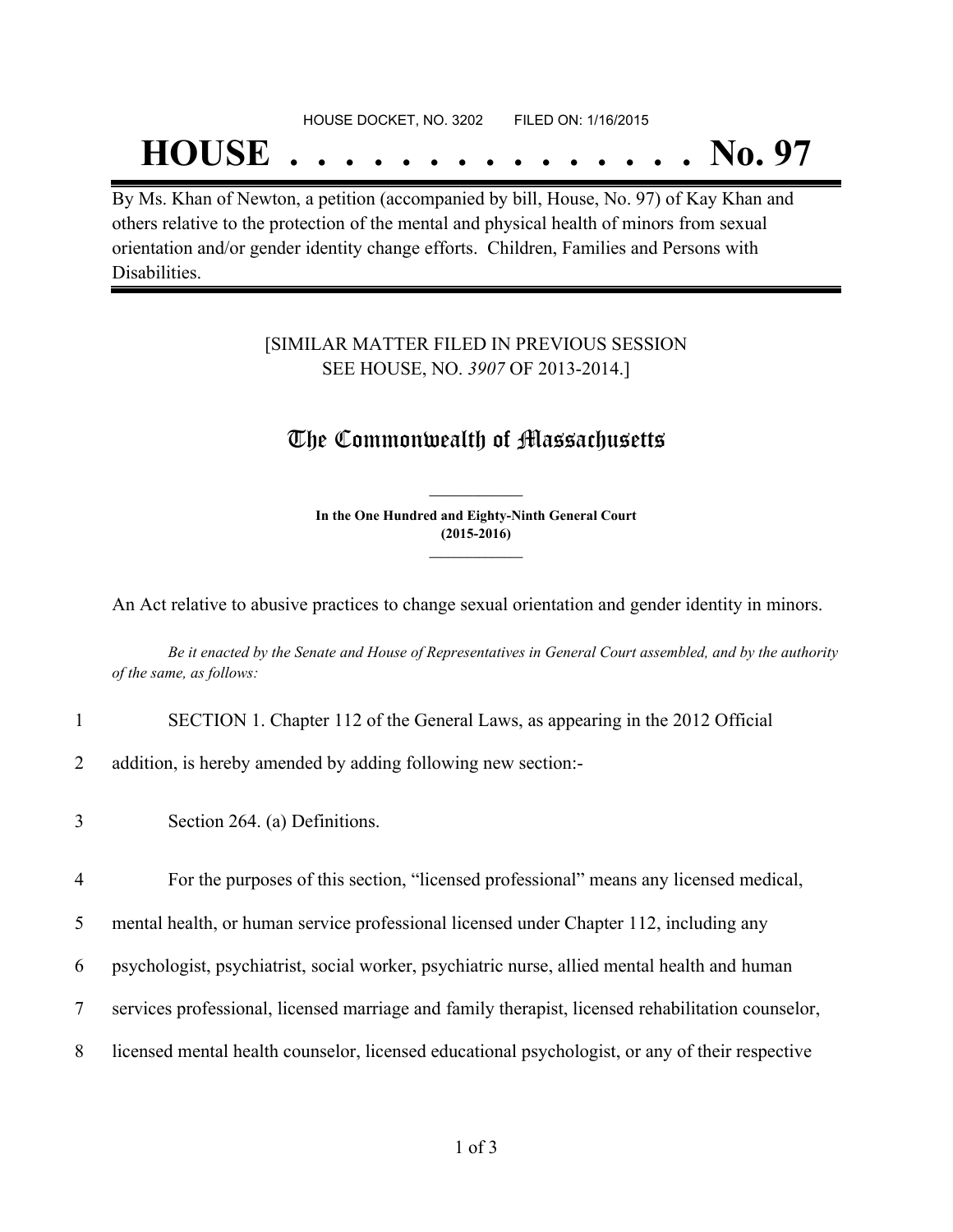interns or trainees, or any other person designated or licensed as a mental health or human service professional under Massachusetts law or regulation.

 The term "sexual orientation" shall mean having an orientation for or being identified as having an orientation for heterosexuality, bisexuality, or homosexuality.

 The term "Gender identity'' shall mean a person's gender-related identity, appearance or behavior, whether or not that gender-related identity, appearance or behavior is different from that traditionally associated with the person's physiology or assigned sex at birth. Gender-related identity may be shown by providing evidence including, but not limited to, medical history, care or treatment of the gender-related identity, consistent and uniform assertion of the gender-related identity or any other evidence that the gender-related identity is sincerely held as part of a person's core identity; provided, however, that gender-related identity shall not be asserted for any improper purpose.

 "Sexual orientation and gender identity change efforts" means any practice by a licensed professional that seeks or purports to impose change of an individual's sexual orientation or gender identity. Such term--

(1) Includes practices

(A) to change an individual's sexual orientation or gender identity.

(2) Does not include practices

 (A) to provide acceptance, support, and understanding of an individual's sexual orientation, gender identity, or gender expression and the facilitation of an individual's coping,

of 3